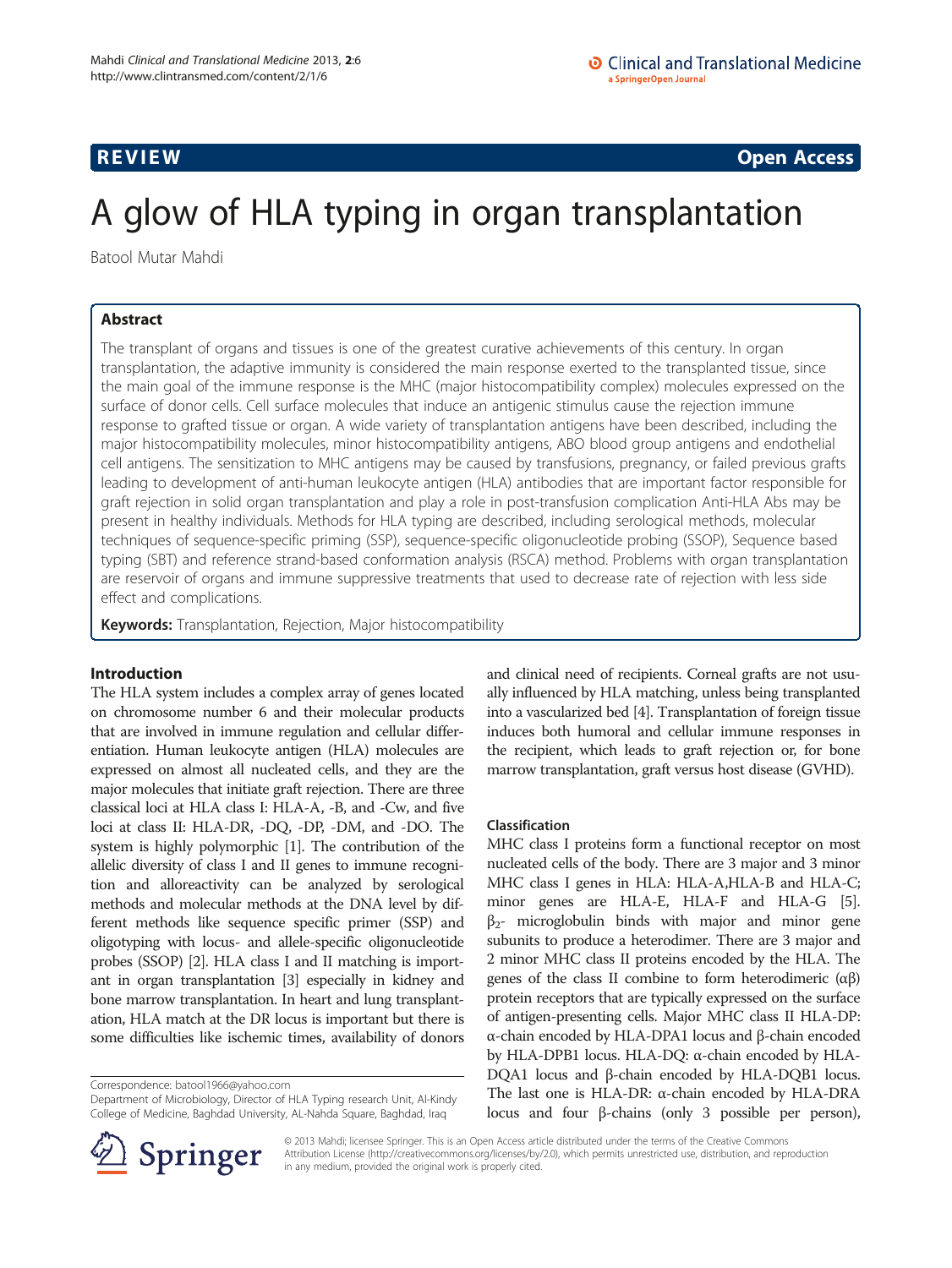encoded by HLA-DRB1, DRB3, DRB4, and DRB5 loci. The other MHC class II proteins, DM and DO, are used in the internal processing of antigens, loading the antigenic peptides generated from pathogens onto the HLA molecules of antigen-presenting cell [\[6\]](#page-3-0).

#### Nomenclature

Two systems of nomenclature are applied to HLA. The first system is based on serological recognition. In this system, antigens were eventually assigned letters and numbers (e.g., HLA-B51 or, shortened, B51). Modern HLA nomenclature are begin with HLA- and the locus name, then \* and even number of digits specifying the allele. The first two digits specify a group of alleles. Older typing methodologies often could not be completely distinguish alleles and so stopped at this level. The third through fourth digits specify a synonymous allele. Digits five through six denote any synonymous mutations within the coding frame of the gene. The seventh and eighth digits distinguish mutations outside the coding region. Letters such as L, N, Q, or S may follow an allele's designation to specify an expression level or other non-genomic data known about it. Thus, a completely described allele may be up to nine digits long, not including the HLA-prefix and locus notation, (e.g., HLA- A\*24:02:01 N N=Null) to designate a specific allele at a given HLA locus. Every two years, a nomenclature is put forth to aid researchers in interpreting serotypes to alleles [\[7\]](#page-3-0).

#### Variability

Since the biologic function of the HLA molecules is presenting endogenous and exogenous antigens, they manifested high structural polymorphism. Until 2010, 2558 HLA class I and II alleles have been recognized [\[8](#page-3-0)]. HLA presents the highest degree of polymorphism of all human genetic systems. One mechanism of this polymorphism is due to gene conversion between variable alleles and loci within each HLA gene [\[9](#page-3-0)]. The number of HLA allele's increases at a regular rate, about 15% of the alleles in the high-expression loci (A, B, C, and DRB1) and 30% in the low-expression loci (DRB3/4/5, DQB1, DPB1) are truly relevant in clinical typing. The number of alleles will keep growing. The number of variant alleles at class I and class II loci according to the IMGT-HLA database, last updated June 2012: as shown in Tables 1 and 2 [\[10](#page-3-0)].

#### HLA typing and its influence on organ transplantation

The selection of the optimal donor is based on highresolution HLA typing. The MHC (Major Histocompatibility Complex) contains more than 200 genes which are situated on the short arm of chromosome 6 at 6p21.3 The role of HLA molecules is to present peptides to T cells (both CD4 and CD8 T cells), enabling them to recognize

#### Table 1 The number of variant alleles at class I loci

| <b>MHC</b> class I    |       |  |  |  |
|-----------------------|-------|--|--|--|
| Locus                 | No.   |  |  |  |
| <b>Major Antigens</b> |       |  |  |  |
| <b>HLA A</b>          | 1,884 |  |  |  |
| <b>HLAB</b>           | 2,490 |  |  |  |
| <b>HLA C</b>          | 1,384 |  |  |  |
| Minor Antigens        |       |  |  |  |
| <b>HLA E</b>          | 11    |  |  |  |
| <b>HLAF</b>           | 22    |  |  |  |
| <b>HLA G</b>          | 49    |  |  |  |

and eliminate "foreign" particles and also to prevent the recognition of "self" as foreign. HLA mismatches may occur at antigenic or allelic level; the first are characterized by amino acid substitutions in both peptide binding and T-cell recognition regions, whereas the latter are characterized by amino-acid substitution in the peptide binding regions only [[11](#page-3-0)]. When a human transplant is performed, HLA (human leukocyte antigens) molecules from a donor are recognized by the recipient's immune system by direct and indirect methods of allorecognition triggering an alloimmune response. Matching of donor and recipient for MHC antigens showed a significant positive effect on graft acceptance [\[12](#page-3-0)]. In organ transplantation, the adaptive immunity is the main response exerted to the transplanted tissue, since the main target of the immune response is the MHC molecules expressed on the surface of donor cells. T-cell activation leads to the production of cytokines and chemokines which in turn may recruit components of the innate immunity like NK cells or macrophages and complement [[13](#page-3-0)]. In addition to that, defensins and cathelicidin have chemoattractant properties on T lymphocytes [\[14](#page-3-0)].

In transplantation immunology, the major impact in graft loss comes from the effects of HLA-B and -DR antigens [[15](#page-3-0)]. The effects of HLA-DR mismatches are the most important in the first 6 months after transplantation, the HLA-B effect emerges in the first 2 years, and HLA-A mismatches have a deleterious effect on long-term graft survival [\[16\]](#page-3-0).

| Table 2 The number of variant alleles at class II loci |  |  |  |  |
|--------------------------------------------------------|--|--|--|--|
|                                                        |  |  |  |  |

| <b>MHC</b> class II |     |       |                |  |  |  |
|---------------------|-----|-------|----------------|--|--|--|
| <b>HLA</b>          | -A1 | -B1   | -B3 to -B5 $1$ |  |  |  |
| Locus               | No. | No.   | No.            |  |  |  |
| DM-                 | 7   | 13    |                |  |  |  |
| DO-                 | 12  | 13    |                |  |  |  |
| DP-                 | 34  | 155   |                |  |  |  |
| DQ-                 | 47  | 165   |                |  |  |  |
| DR-                 | 7   | 1,094 | 92             |  |  |  |

<sup>1</sup>DRB3, DRB4, DRB5 have variable presence in humans.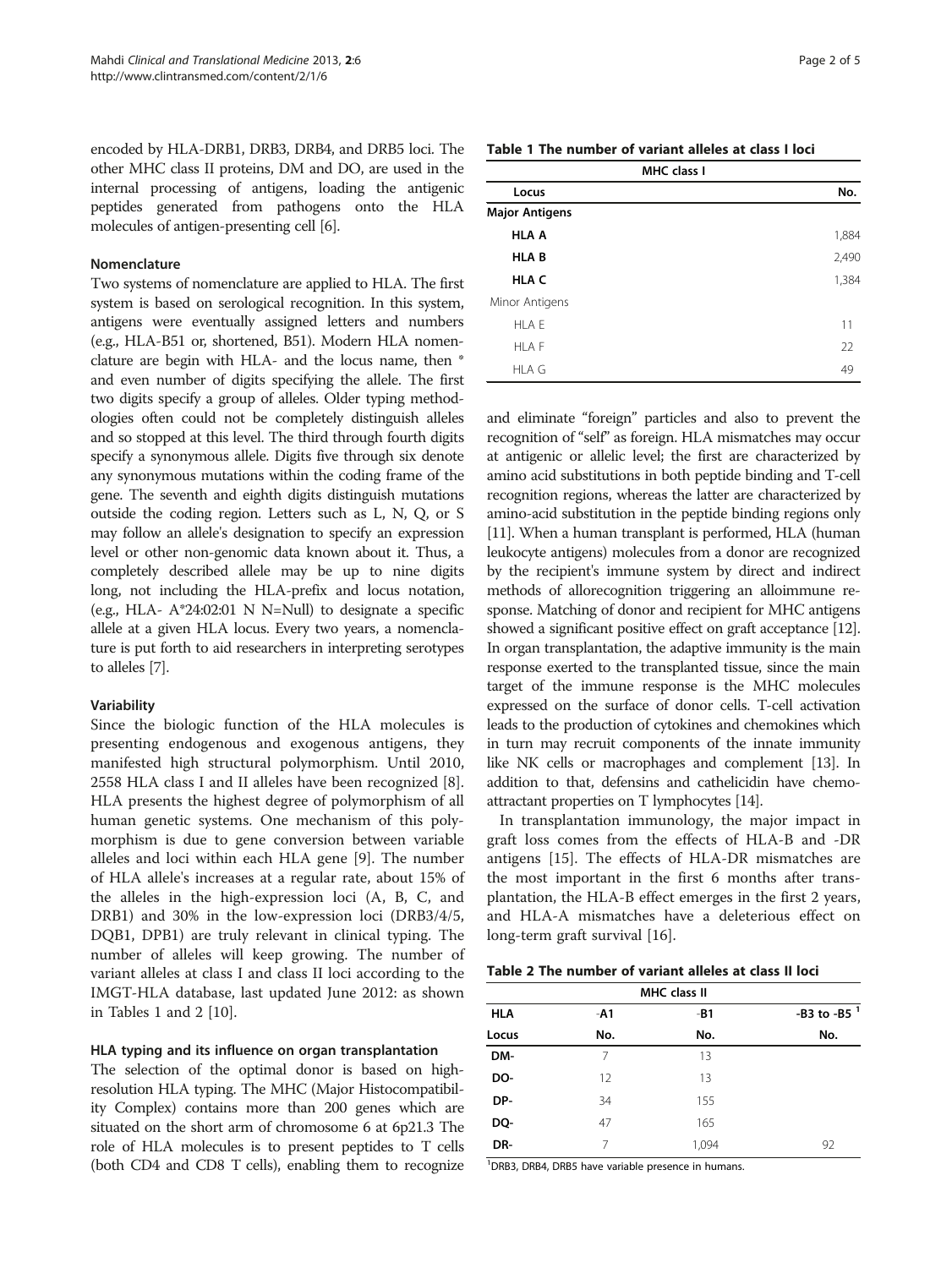#### Techniques of tissue typing

Previously, HLA typing was done by two methods: serologic method using antiserum and mixed lymphocyte culture (MLC). After that a more precise DNA-based HLA typing methods using molecular techniques, such assequence-;specific oligonucleotide probe hybridization (SSOP), sequence-specific primer amplification (SSP), sequencing-based typing (SBT), and reference strand-based conformation analysis (RSCA), have been developed and are frequently used [\[17\]](#page-3-0). In 2013, a new project of the 16IHIW demonstrated the potential benefits of nextgeneration sequencing (NGS) in the HLA laboratory. NGS may resolve the issue through the combination of clonal amplification, which provides phase information, and the ability to sequence larger regions of genes, including introns, without the additional effort or cost associated with current methods [\[18](#page-3-0)]. Another simplified method using short tandem repeat (STR) genotyping provided additional information allowing determination of the extent of HLA identity in families where HLA haplotype inheritance was ambiguous, due to extensive homozygosity or shared parental haplotypes. The HLA STR assay is a reliable and rapid test that used inexpensively screen potential sibling donors for HLA identity [[19](#page-4-0)].

First method is serological assay, can be made by antibody-dependent cell-mediated cytotoxicity (ADCC), or complement-dependent cytotoxicity (CDC). |In ADCC, the cytotoxic destruction of antibody-coated target cells by host cells is triggered when an antibody bound to the surface of a cell interacts with Fc receptors on NK cells or macrophages. Serologic method was also used in screening for HLA antibodies in the recipient. These antibodies are important because they are reactive with lymphocytes of a prospective donor (cross matching) [[20](#page-4-0),[21\]](#page-4-0).

Concerning the cellular assay, this is a mixed lymphocyte culture and used to determine the HLA class II types. The cellular assay is more sensitive in detecting HLA differences than serotyping. This is because minor differences unrecognized by alloantisera can stimulate T cells. This typing is designated as Dw types [[22](#page-4-0),[23](#page-4-0)].

Tissue typing by molecular method, utilizing the sequence-specific oligonucleotide (SSO) and sequencespecific primer (SSP) technologies has been in routine use in many tissue-typing laboratories worldwide for more than 20 years since the development of the polymerase chain reaction. Both methods are very useful for clinical and research purposes and can provide generic (low resolution) to allelic (high resolution) typing results [[24\]](#page-4-0). DNA based method had more sensitivity, accuracy and resolving power than serologic typing methods [\[25](#page-4-0)]. Sequencing-based typing (SBT) is a high-resolution method for the identification of HLA polymorphisms. The majority of HLA Class I alleles can be discriminated by their exon 2 and 3 sequence, and for Class II alleles, exon 2 is generally sufficient. There are polymorphic positions in other exons, which may require additional sequencing to exclude certain alleles with differences outside exon 2 and 3, depending on the clinical requirement and relevant accreditation guidelines. Examination of all nucleotides, both at conserved and polymorphic positions enables the direct identification of new alleles, which may not be possible with techniques such as SSP and SSO typing [[26\]](#page-4-0).

Regarding antibodies screening was done to avoid hyperacute rejection, it is very important to identify recipient anti-HLA antibodies to antigens expressed on donor with blood cells [[27](#page-4-0)]. The pioneer method to detect such antibodies is complement-dependent cytotoxicity (CDC), in the mid 1990s, it has been gradually replaced by more-sensitive solid-phase immunoassays (SPI) such as the enzyme-linked immunosorbent assay and the bead-based technology (i.e., flow cytometry: Flow PRA and Flow Analyzer-Luminex). These assays used microparticles coated with purified HLA molecules. Hence, the era of solid-phase microparticle technology for HLA antibody detection was born permitting the sensitive and specific detection of HLA antibody. A comprehensive list of recommendations is provided covering the technical and pretransplantation and posttransplantation monitoring of HLA antibodies in solid organ transplantation like SPI must be used for the detection of pretransplantation HLA antibodies in solid organ transplant recipients and in particular the use of the single-antigen bead assay to detect antibodies to HLA loci such as Cw, DQA, DPA, and DPB, which are not readily detected by other methods. The use of SPI for antibody detection should be supplemented with cell-based assays to examine the correlations between the two types of assays and to establish the likelihood of a positive crossmatch (XM). There must be an awareness of the technical factors that can influence the results and their clinical interpretation when using the Luminex bead technology, such as variation in antigen density and the presence of denatured antigen on the beads. The recommendations are intended to provide state-of-the-art guidance in the use and clinical application of recently developed methods for HLA antibody detection when used in conjunction with traditional methods [[28\]](#page-4-0).

It is hoped that these technologies will ultimately lead to the identification of parameters that best correlate with and/or predict transplant outcomes [[29](#page-4-0)]. However, the new techniques have been associated with decreased specificity, and some non-HLA antigens with no clinical relevance have been able to give a positive cross match [[30\]](#page-4-0). These "false-positive" antibody results have a consequence of decreasing a chance of the patient to receive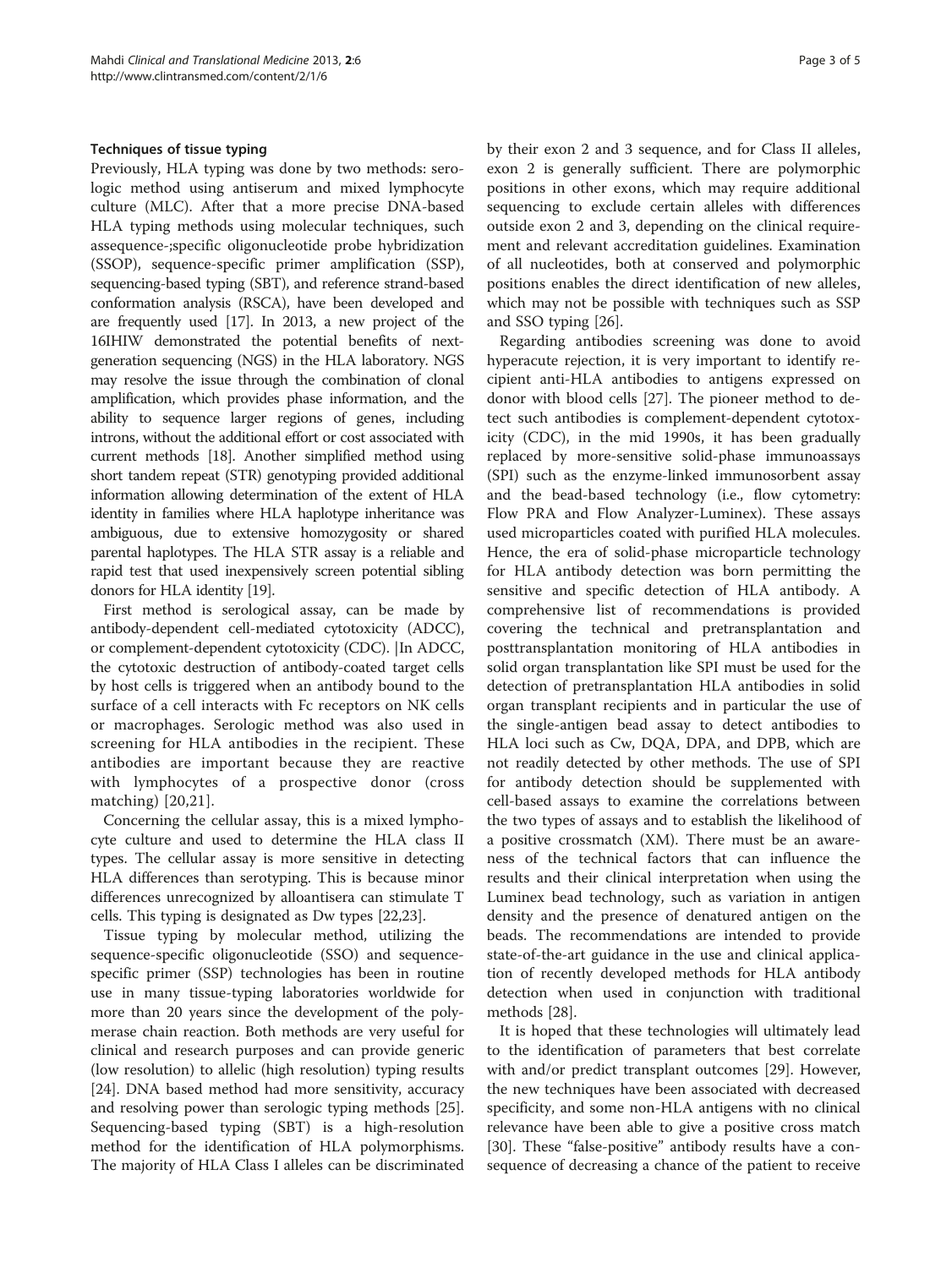<span id="page-3-0"></span>an organ [[31\]](#page-4-0). Susal and Opelz (2012) [\[32](#page-4-0)] done a collaborative transplant study; they summarized that cold ischemia up to 18 hours was found not to be detrimental for graft outcome, and short cold ischemia did not eliminate the effect of HLA matching [[33](#page-4-0)] and HLA-DR mismatches were a significant risk factor for posttransplant non-Hodgkin lymphoma and hip fracture [[34,35](#page-4-0)]. Meier-Kriesche et al. 2009 [[36\]](#page-4-0), who examined some 16,000 renal transplant candidates in the USA that were re-listed after loss of a primary kidney transplant, found that with increasing numbers of HLA mismatches of the first transplant, there was a significant increase in panel reactive antibody. They also observed a pronounced influence of HLA matching on graft outcome in patients with pretransplant HLA antibodies or high serum levels of the T-cell activation marker sCD30 [\[37\]](#page-4-0). Although graft survival rates improved greatly now a days, sensitization of the recipient at the B-cell level and development of IgG antibodies still represents a major problem in kidney transplantation that detected in 17% of patients after first transplant by ELISA screening assay and using the more sensitive Luminex technology, HLA antibodies of the IgG, IgM, or IgA isotypes were detected in almost all patients waiting for transplant [[38](#page-4-0)]. Other types of antibodies that directed against non-HLA antigens are important like against graft endothelium [\[39\]](#page-4-0), MICA [\[40\]](#page-4-0) and Angiotensin type 1 receptor [[41](#page-4-0)]. To reduce such presumed undetected antibody activity below clinically relevant threshold levels peritransplant apheresis was indicated [[42](#page-4-0)]. Heinold et al 2013 [\[43\]](#page-4-0) reported that HLA compatibility significantly influences the outcome of kidney transplants in sensitized retransplant recipients even at the allele level. In addition to that, the interaction between recipient HLA ligand and donor KIR had a significant impact on the outcome of patients receiving HLA matched sibling [\[44](#page-4-0)].

#### What are the future prospects for transplantation?

Organ transplants have helped thousands of people. The main obstacles are reservoir of organs, so we need to increase the number of available organs and find more precise methods of immunosuppression in order to prevent rejection without the dangerous side effects of infection and cancer.

# Conclusions

Expansion the field of organ and tissue transplantation has accelerated amazingly, since the human major histocompatibility complex (MHC) was discovered in 1967. Transplantation immunology is a very complex process and the numbers of alleles were increased remarkably. The development of techniques that used in tissue typing laboratory was also developed than previous. All together worked in order to get graft acceptance for long period of time.

### Review

Considering the role of HLA matching in transplant outcome. In current years, serological methods have been replaced with DNA based typing methods. The main objective of this study is reviewing the important effect of HLA typing, polymorphism, classification, different techniques used and detecting antibodies against transplanted organ by diverse methods.

#### Competing interest

The author declare that he has no competing interests.

Received: 12 January 2013 Accepted: 15 February 2013 Published: 23 February 2013

#### References

- 1. Erlich HA, Opelz G, Hansen J: HLA DNA typing and transplantation. Immunity 2001, 14:347–356.
- 2. Saiki RK, Bugawan TL, Horn GT, Mullis KB, Erlich HA: Analysis of enzymatically amplified beta-globin and HLA-DQ alpha DNA with allele-specific oligonucleotide probes. Nature 1986, 324:163–166.
- 3. Anasetti C, Amos D, Beatty PG, Applebaum FR, Bensinger W, Buckner CD, Clift R, Doney K, Martin PJ, Mickelson E, Nisperos B, O'Quigley J, Ramberg R, SandersJ E, Stewart P, Storb R, Sullivan KM, Witherspoon RP, Thomas ED, Hansen JA: Effect of HLA compatibility on engraftment of bone marrow transplants in patients with leukemia or lymphoma. N Engl J Med 1989, 320:197–204.
- 4. Sheldon S, Poulton K: HLA typing and its influence on organ transplantation. Methods Mol Biol 2006, 333:157–174.
- 5. Le Bouteiller P, Lenfant F: Antigen-presenting function(s) of the nonclassical HLA-E, -F and -G class I molecules: the beginning of a story. Res Immunol 1996, 147:301–313.
- 6. Klein JAN, Sato A: The HLA system: first of two parts. N Engl J Med 2000, 343(10):702–709.
- 7. Marsh SG, Albert ED, Bodmer WF, Bontrop RE, Dupont B, Erlich HA, Geraghty DE, Hansen JA, Hurley CK, Mach B, Mayr WR, Parham P, Petersdorf EW, Sasazuki T, Schreuder GM, Strominger JL, Svejgaard A, Terasaki PI, Trowsdale J: Nomenclature for factors of the HLA System, 2004. Tissue Antigens 2005, 65:301–369.
- 8. Marsh SGE, Albert ED, Bodmer WE, et al: Nomenclature for factors of the HLA system, 2010. Tissue Antigens 2010, 75:291–455.
- 9. Parham P, Ohta T: Population Biology of Antigen Presentation by MHC class I Molecules. Science 1996, 272:67–74.
- 10. Robinson J, Waller MJ, Fail SC, McWilliam H, Lopez R, Parham P, Marsh SGE: IMGT/HLA Database. Neucleic Acid Res 2009, 37:1013–1017.
- 11. Rodey GE, Fuller TC: Public epitopes and the antigenic structure of the HLA molecules. Crit Rev Immunol 1987, 7:229–267.
- 12. Carcia MA, Yebra BG, Flores ALL, Guerra EG: The major histocompatibility complex in transplantation. J Transplan 2012, 20:842141.
- 13. Pratt JR, Basheer SA, Sacks SH: Local synthesis of complement component C3 regulates acute renal transplant rejection. Nat Med 2002, 8:582–587.
- 14. Guaní-Guerra E, Santos-Mendoza T, Lugo-Reyes SO, Terán LM: Antimicrobial peptides: general overview and clinical implications in human health and disease. Clin Immunol 2010, 135:1-11.
- 15. Opelz G, Mytilineos J, Scherer S, et al: Survival of DNA HLA-DR typed and matched cadaver kidney transplants. Lancet 1991, 338:461–463.
- 16. Takemoto SK, Terasaki PI, Gjertson DW, Cecka JM: Twelve years' experience with national sharing of HLA-matched cadaveric kidneys for transplantation. N Engl J Med 2000, 343:1078–1084.
- 17. Jung HL: Shedding a new light on the HLA matching. Korean J Hematol 2011, 46:1–2.
- 18. De Santis D, Dinauer D, Duke J, Erlich HA, Holcomb CL, Lind C, Mackiewicz K, Monos D, Moudgil A, Norman P, Parham P, Sasson A, Allcock RJ: 16(th) IHIW: review of HLA typing by NGS. Int J Immunogenet 2013, 40:72–76.